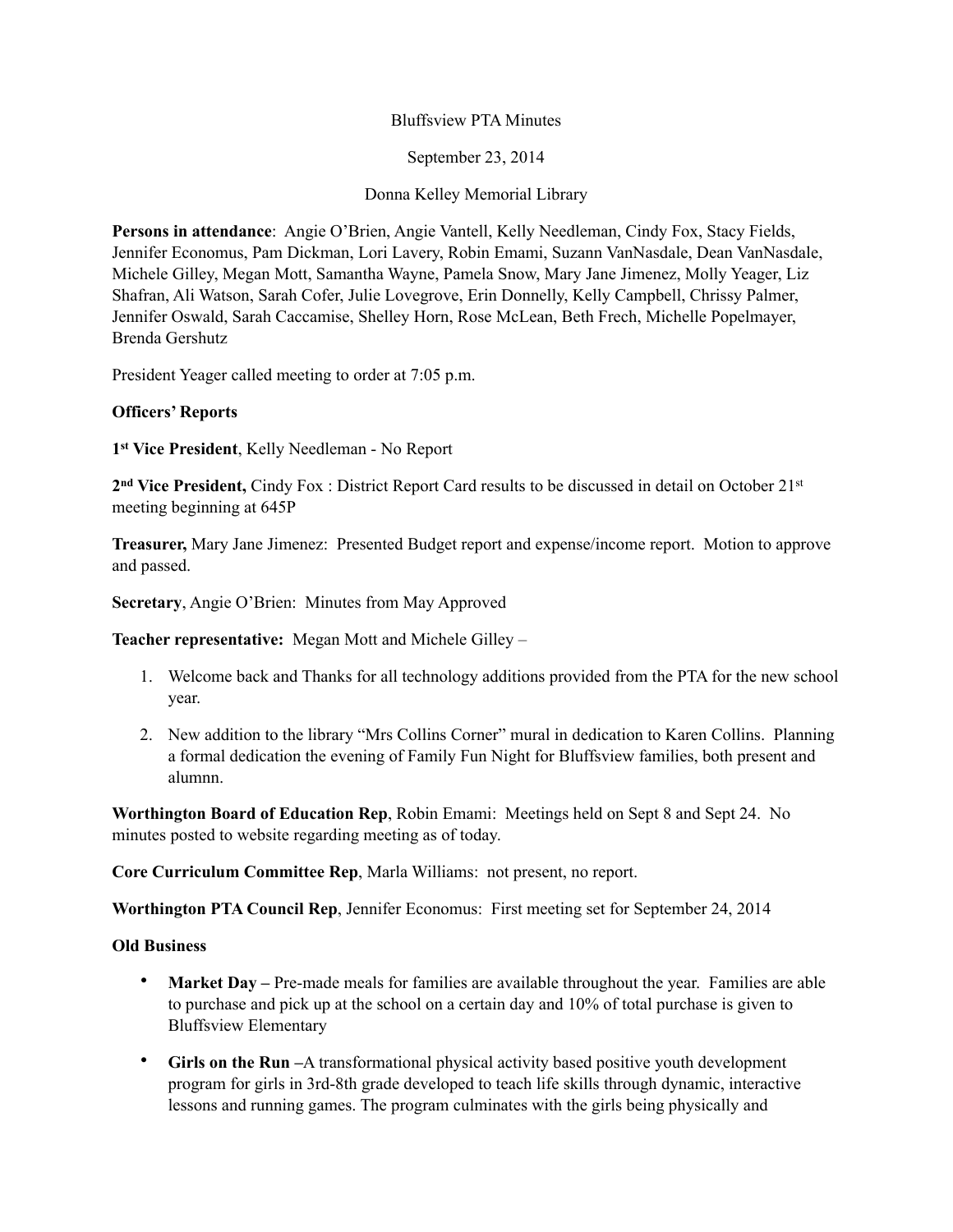emotionally prepared to complete a celebratory 5k running event. The goal of the program is to unleash confidence through accomplishment while establishing a lifetime appreciation of health and fitness

### **New Business**

- **Family Fun Night** Explanation of event to newcomers. To be held Thursday, October 16, 2014 6-8P. Needleman is point person for event. Band hired "Endless Recess," numerous food trucks, spirit wear sales and Bake Sale from the 6<sup>th</sup> grade class.
- **PTA Committees** In need of Chairperson for the Magazine Sale position.. Shelley Horn accepted position and was approved
- **Recruitment** Ideas regarding how to encourage membership and participation:
	- 1. Utilizing PTA website [www.bluffsview.org](http://www.bluffsview.org)
	- 2. Adding a FAQs page to the opening of website in the late Spring/Early Fall
	- 3. Kindergarten "Welcome Packet" that isn't as overwhelming arrives in the Spring prior to school ending
	- 4. Possible "Buddy System" with current K parents partnering with incoming K parents to answer questions and concerns
	- 5. Curriculum night for Kindergarten families as well as "Meet the Teacher."
	- 6. Parent "Support Group" with specific emails to current parents
- **Boys Scout Pack Liaison, Sam Wayne** PTA is currently a Chartered Organization. Request made to continue using Bluffsview as a site for 2x/month meetings; no funding needed; they also will continue to provide "Day of Beautification" at the school; question to have popcorn sales at the Family Fun Night. Motion requested and Passed.
- **WKHS Scholarship Donation** Reading of request letter by President Molly Yeager. Amount due \$350 already accounted for in the budget. Motion requested and passed.